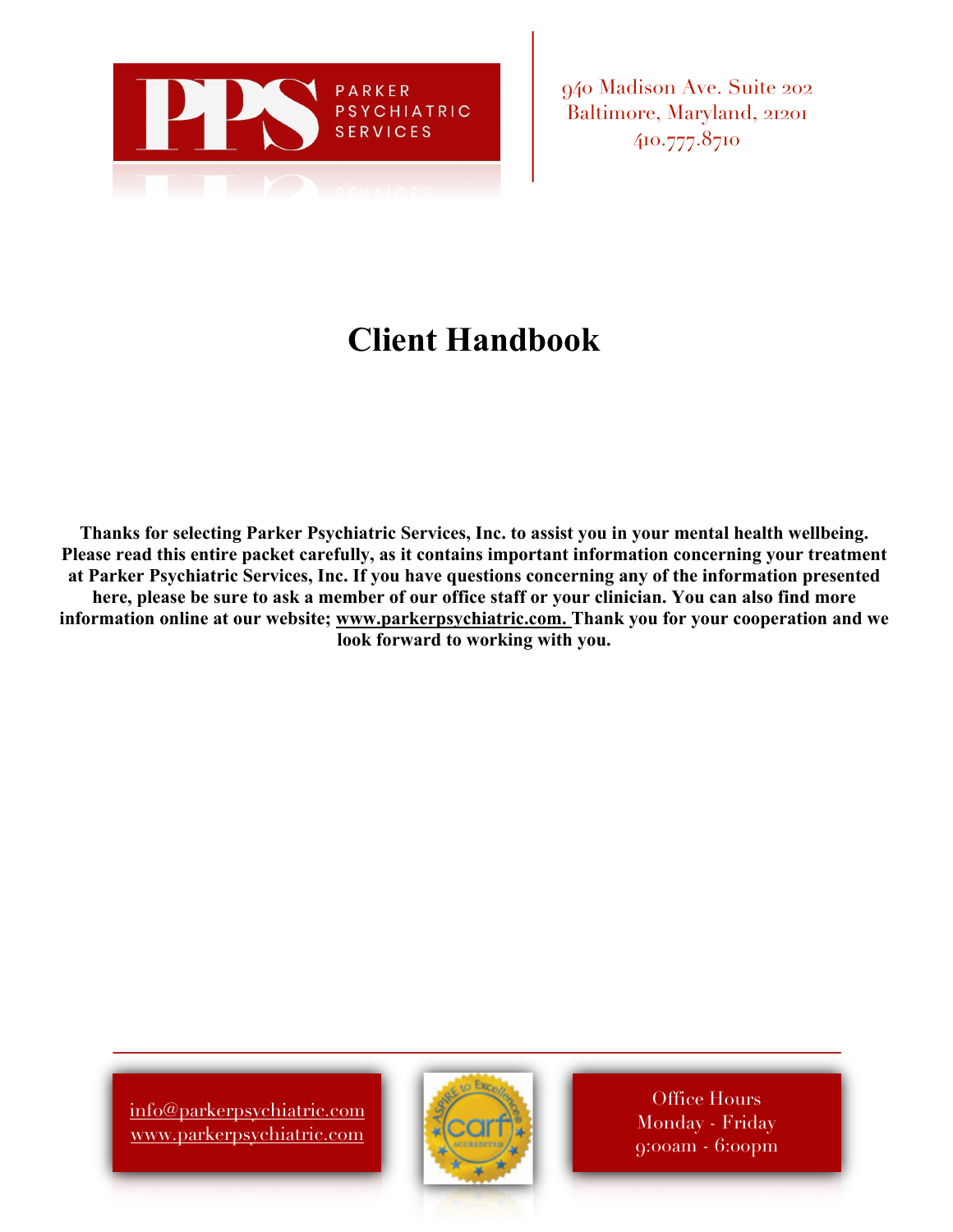

# **PARKER PSYCHIATRIC SERVICES, INC.**

**W**elcome to Parker Psychiatric Services, Inc. We find that many patients and their families request information about topics related to treatment services. The following information is provided to assist you. In addition, your clinician and our office staff are available to discuss any concerns or questions you may have about Parker Psychiatric Services.

# *1. Patients' Rights and Responsibilities:*

A copy of our "Patient's Rights and Responsibilities" is included with this package and is available at our web site http//www.parkerpsychiatric.com. Please read over these statements carefully as they address our responsibilities to you as a patient and your responsibilities as a recipient of services.

- *2. Forms of Communication:*
	- *a) Telephone Calls:*

We are committed to providing prompt return of telephone calls; however, we need your assistance to make it possible to respond as quickly as possible.

Always say your name, a telephone number where you can be reached, the reason for call and convenient times to reach you. Discuss with your clinician whether appointment information can be left on your answering machine. If you have a Caller ID which blocks unidentified numbers, do not leave that number for your clinician's return call. When using personal cell phones, clinicians do not allow their number to be identified so the return call will not get through. Always leave a call back number without Caller ID block.

*b) Emails:*

By contacting our staff and providers via email, you give us permission to contact you via emails including the health care information exchange. You can sign up for secure email messaging via patient portal. Please check with our office staff for detailed information on this service.

*3. Emergencies:*

**Office hours:** If there is an emergency during normal working hours (9:00 AM to 6:00 PM), please contact the office and tell the staff member the nature of the emergency. You will be assisted in obtaining the services you need.

**After hours:** If you need emergency assistance after hours, please call our office and follow the prompts.

**Life threatening emergencies:** If the situation is life threatening, please call 911 or go to nearest emergency room for immediate assistance.

*4. Cancellation of appointments:*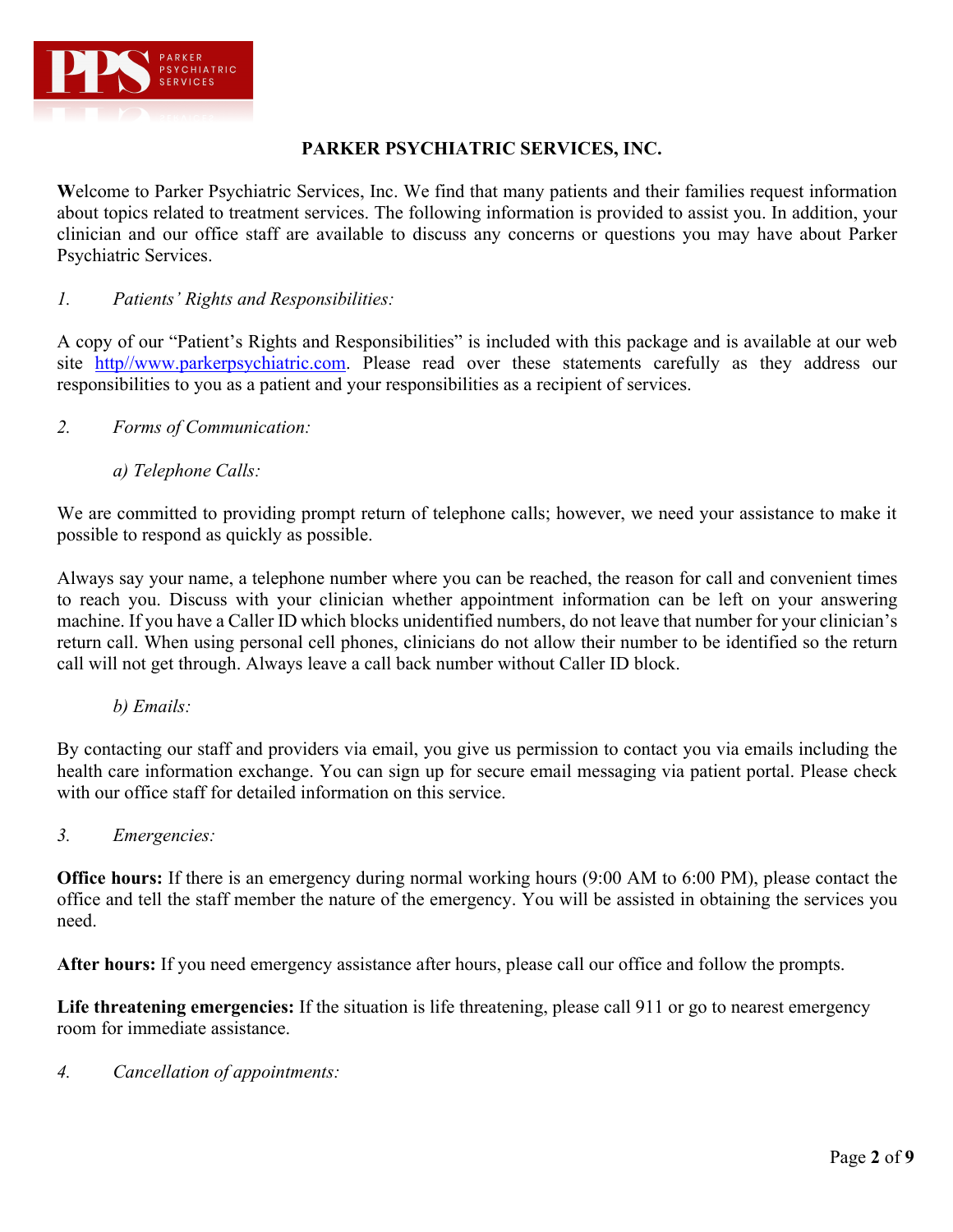

When you and your clinician agree on a scheduled time, we will reserve that time for you and will not be able to offer that time slot to another individual. That can mean that patients need to be turned away because an adequate appointment time cannot be found. For this reason, you are asked to contact us should you need to cancel a scheduled appointment.

Should you miss two consecutive appointments, we will assume that you no longer wish to receive services with us and we may close your treatment file. Should you wish to resume treatment with Parker Psychiatric Services, Inc. at any time, you may contact the office where you would like to be seen.

## *5. Inclement Weather:*

When weather is such that your appointment may be cancelled due to hazardous driving conditions, please call our office for inclement weather announcement by 7:00 AM. If you are unable to make an appointment although your provider is in the office, please call to discuss the situation and reschedule your meeting.

## *6. Prescription Refills:*

Please make every effort to make and keep timely appointments with your psychiatrist and therapist. Should an emergency occur and you need a refill of medication please contact our office. We will make every effort to handle the request by the next business day. You will only be able to receive an emergency refill of 7-10 days' worth of medication once, until you are able to see your provider. All refills should be obtained during a scheduled visit with your psychiatrist.

# *7. Release of documentation:*

If we need to provide clinical information for any reason other than coordinating care, there is an administrative fee. Non-clinical reasons include such needs as insurance underwriting or disputes, legal reasons, employer requests, and others not directly related to your treatment. A simple letter will usually be provided without cost. However, please be sure to discuss with your clinician any fees that may be involved for such needs.

### 8. *Length of Treatment*:

No one can predict how long it will take to meet your treatment goals. Some problems can be addressed in short duration of time, while others take longer duration. Most of the time your insurance covers the whole length of treatment. You may want to consult your health plan carrier periodically.

### *9. Confidentiality:*

No records of your treatment will be released outside of Parker Psychiatric Services, Inc. without specific written permission from you. You should know that there are some unusual circumstances under which your clinician may release treatment information *without* your authorization. These situations are: (1) an emergency involving imminent danger or harm to self or another, (2) court order, (3) physical or sexual abuse of a minor, and (4) if a crime is threatened or committed at one of our sites or against any of our staff. Your clinician will discuss these conditions with you if you have any concerns.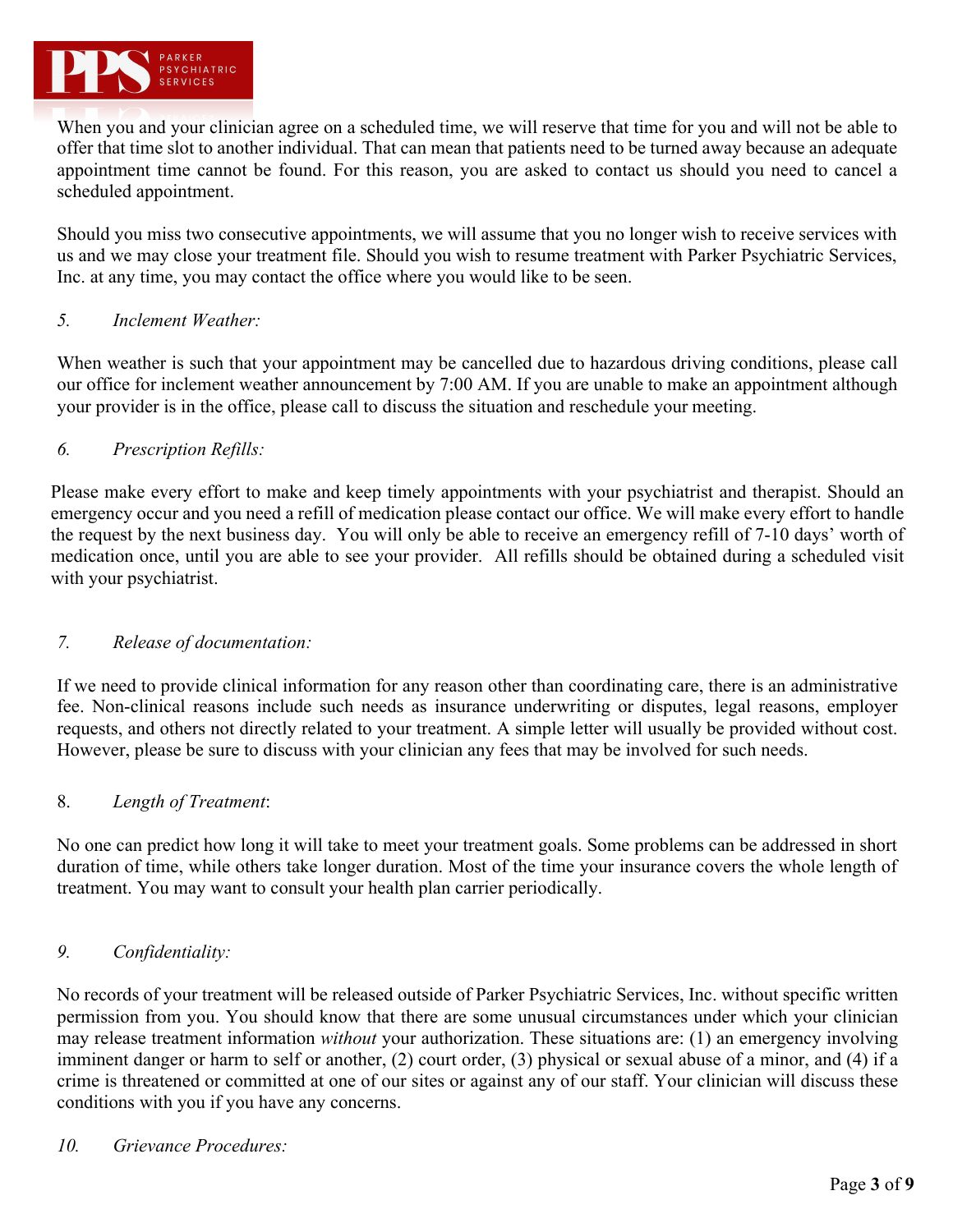

If you have any complaints concerning your care and treatment at Parker Psychiatric Services, you are to first discuss the issue with your clinician. If the issue cannot be resolved to your satisfaction at this level, you will then file your complaint with the Medical Director, using the attached form. All complaint forms must be filled out completely to be addressed. If you need any assistance completing the complaint form, please ask one of our staff members for assistance.

Once your complaint form is received, you will receive a written response by mail from our Medical Director within seven (7) business days and in the event you are not satisfied with the resolution, your complaint will be escalated to the Program Director and you will receive a written response within seven (7) business days

We at Parker Psychiatric Services value our patient's needs and will make every attempt to resolve any grievance that is brought to our attention.

Do not hesitate to discuss these and any other topics of concern you may have about your treatment at Parker Psychiatric Services, Inc. with your clinician and/or the manager at the site where you received services. We ask for your signature on the attached statement to assure that this information has been communicated to you during your initial evaluation for services.

# *11. Non-Discrimination Policy:*

Parker Psychiatric Services, Inc. provide services to all clients independent of their age, gender, race, religion, color, national origin, disability, medical health, marital status, economic status, political affiliation, sexual orientation or any other basis proscribed by law.

### *12. Financial Policy:*

All services will be billed to Medicaid.

We appreciate the opportunity to work with you.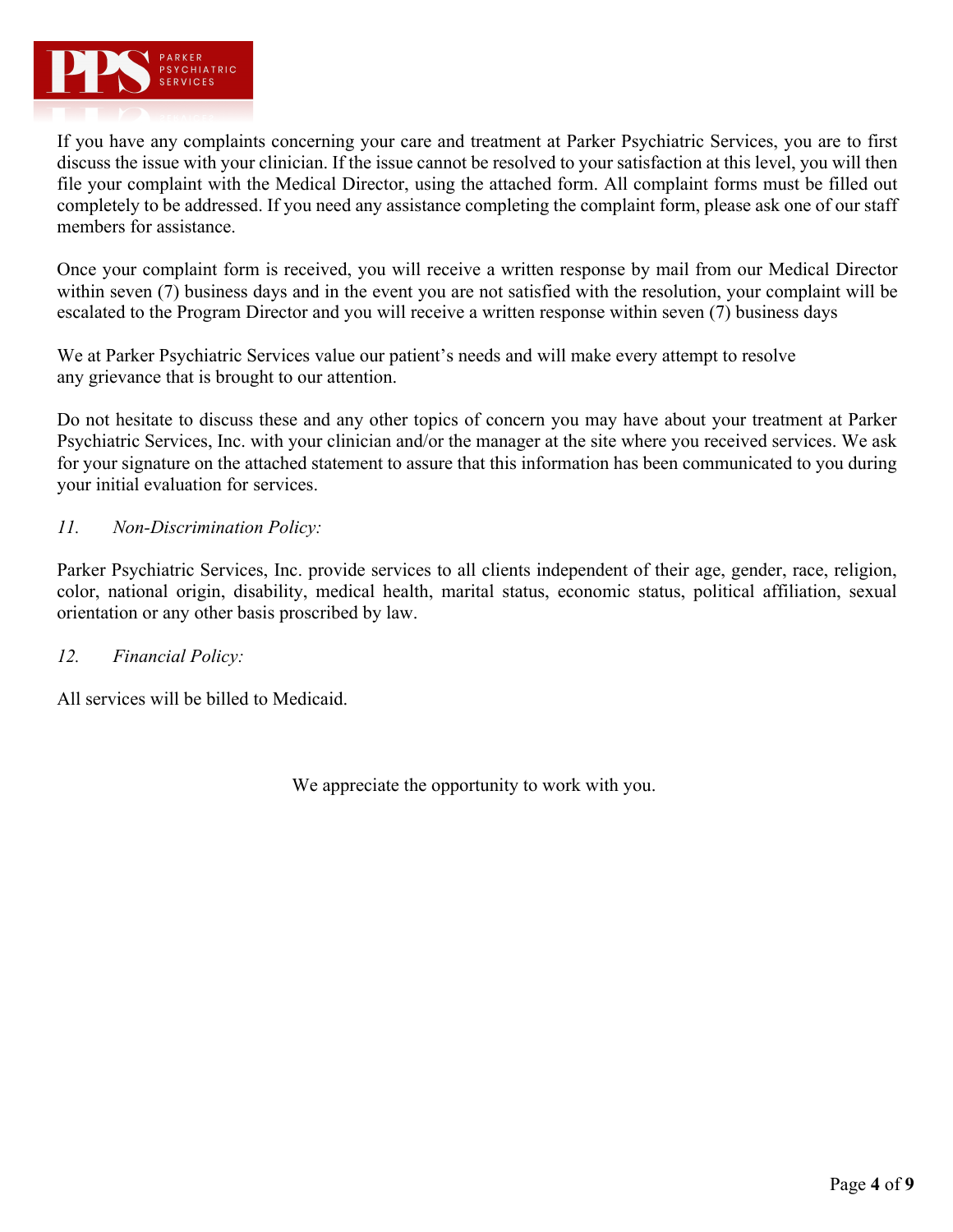

# **Client's Rights & Responsibilities**

# *Statement of Client's Rights:*

- $\triangle$  Patients have the right to be treated with dignity and respect.
- $\triangleleft$  Patients have the right to fair treatment.
- $\triangleleft$  Patients have the right to have their treatment and other information kept private.
- $\bullet$  Patients have the right to privacy. Only with consent, or if required by law, can records be released.
- Patients have the right to have an easy-to-understand explanation of their condition and treatment.
- v Patients have the right to know about all their treatment choices, regardless of cost or whether covered by insurance.
- Patients have the right to get information about their insurance carrier's role in the treatment process.
- Patients have the right to information about providers' professional backgrounds.
- Patients have the right to know of their rights and responsibilities in the treatment process.

Patients have the right to share in the formation of their plan of care.

# *Statement of Client's Responsibilities:*

- $\cdot \cdot$  Patients have the responsibility to give providers information they need. This is so they can deliver the best possible care.
- $\triangle$  Patients have the responsibility to let their provider know when the treatment plan no longer works for them.
- v Patients have the responsibility to follow their medication plan. They must tell their provider about medication changes, including medications given to them by other providers.
- Patients have the responsibility to treat those giving them care with dignity and respect.
- $\cdot \cdot$  Patients should not take actions that could harm the lives of Parker Psychiatric Services, Inc. employees, providers, or other patients.
- Patients have the responsibility to keep their appointments. Patients should call their providers as soon as possible if they need to cancel visits.
- $\cdot \cdot$  Patients have the responsibility to ask their providers questions about their care. This is so they can understand their care and their role in that care.
- $\div$  Patients have the responsibility to follow the plans and instructions for their care.
- $\hat{\cdot}$  Patients have the responsibility to plan medications visits or refills in advance so as to not precipitate emergency calls.
- Patients have the responsibility to let their provider know about problems with paying fees.
- $\triangleleft$  Patients have the responsibility to work with their insurance company as needed to obtain authorizations for their care.
- $\cdot$  Patients have the responsibility to inform their providers of any change in insurance coverage as soon as it is known in order to avoid the non-payment by insurances and thus self-pay charges.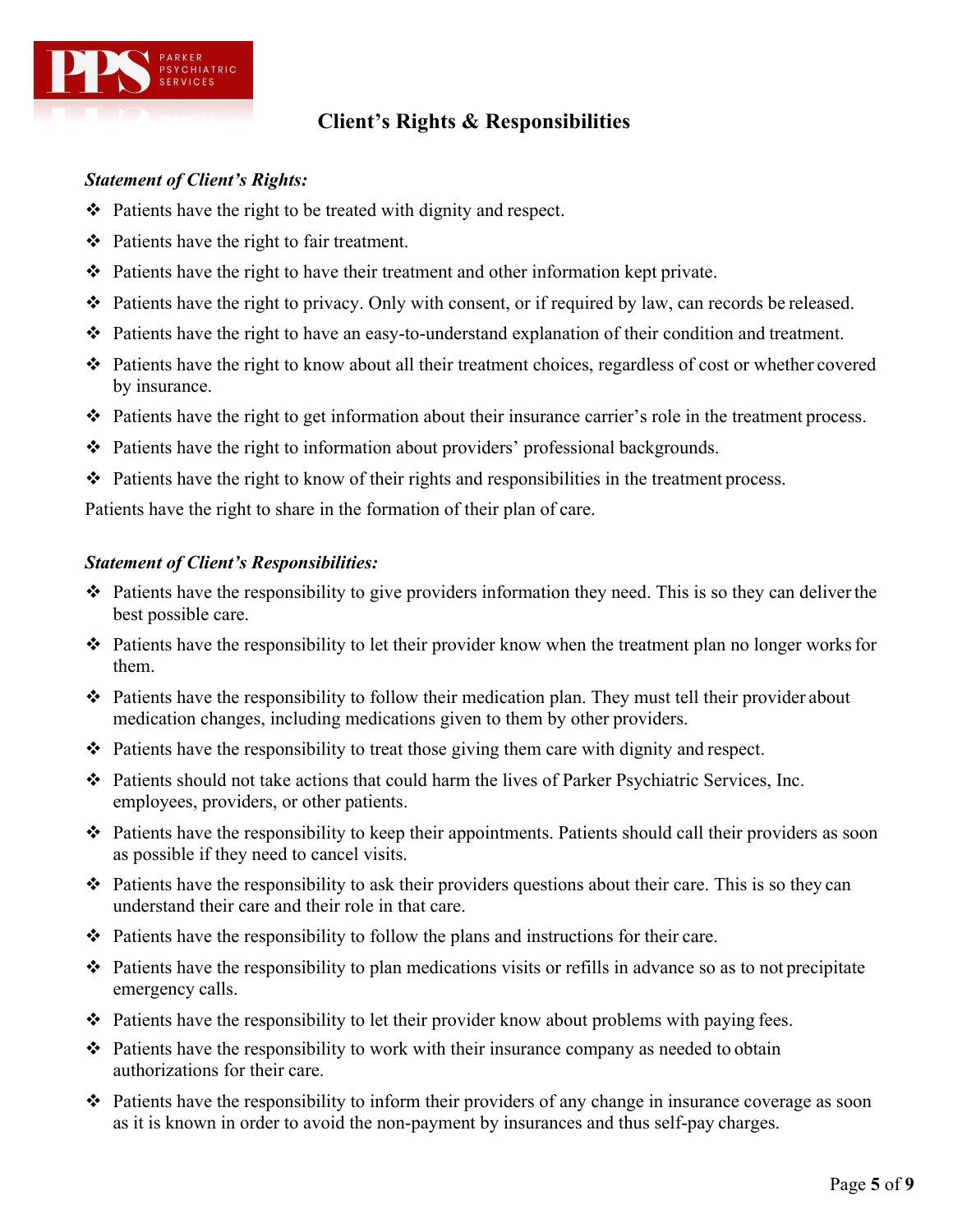

# **NOTICE OF PRIVACY PRACTICES**

THIS NOTICE DESCRIBES HOW MEDICAL INFORMATION ABOUT YOU MAY BE USED AND DISCLOSED AND HOW YOU CAN GET ACCESS TO THIS INFORMATION. PLEASE REVIEW IT CAREFULLY.

# **OUR LEGAL DUTY**

We are required by applicable federal and state law to maintain the privacy of your health information. We are also required to give you this Notice about our privacy practices, our legal duties, and your rights concerning your health information. We must follow the privacy practices that are described in this Notice while it is in effect.

We reserve the right to change our privacy practices and the terms of this Notice at any time without any prior notification, provided such changes are permitted by applicable law. We reserve the right to make the changes in our privacy practices and the new terms of our Notice effective for all health information that we maintain, including health information we created or received before we made the changes. Before we make a significant change in our privacy practices, we will change this Notice and make the new Notice available upon request.

You may request a copy of our Notice at any time. For more information about our privacy practices, or for additional copies of this Notice, please contact us using the information listed at the end of this Notice.

# **USES AND DISCLOSURES OF HEALTH INFORMATION**

We use and disclose health information about you for treatment, payment and healthcare operations. For example:

**Treatment:** We may use or disclose your health information to a physician or other healthcare provider who treats you.

**Payment:** We may use and disclose your health information to obtain payment for services we provide to you, with the exception where you pay out of pocket in full for the health care service.

**Healthcare Operations:** We may use and disclose your health information in connection with our healthcare operations. Healthcare operations include quality assessment and improvement activities, reviewing the competence or qualifications of healthcare professionals, evaluating practitioner and provider performance, conducting training programs, accreditations, certification, licensing or credentialing activities.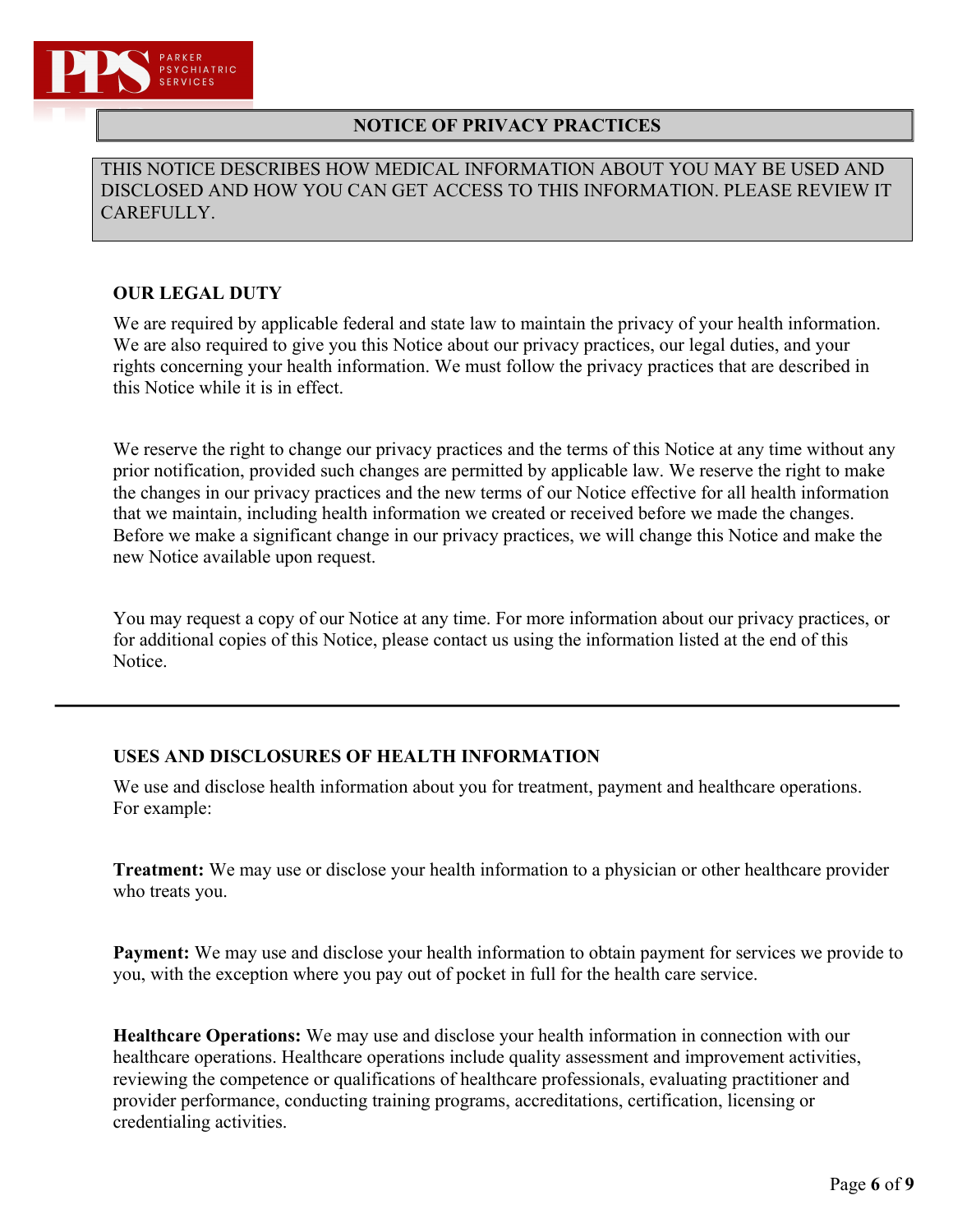

**Your Authorization:** In addition to our use of your health information for treatment, payment or healthcare operations, you may give us written authorization to use your health information or to disclose it to anyone for any purpose. If you give us an authorization, you may revoke it in writing at any time. Your revocation will not affect any use of disclosures permitted by your authorization while it was in effect. Unless you give us a written authorization, we cannot use or disclose your health information for any reason except those described in this Notice.

**To Your Family and Friends:** We must disclose your health information to you, as described in the Patient Rights section of this Notice. We may disclose your health information to a family member, friend, or other person to the extent necessary to help with your health care or with payment for your health care, but only if you agree to do so.

**Persons Involved in Care:** We may use or disclose health information to notify, or assist in the notification of (including identifying or locating) a family member, your personal representative or other person responsible for your care, of your location, your general condition, or death. If you are present, then prior to use or disclosure of your health information, we will provide you with an opportunity to object to such uses or disclosures. In the event of your incapacity or emergency circumstances, we will disclose health information based on a determination using our professional judgment, disclosing only health information that is directly relevant to the person's involvement in your health care. We will also use our professional judgment and our experience with common practice to make reasonable inferences of your best interest in allowing a person to pick up filled prescriptions, medical supplies or other similar forms of health information.

**Marketing Health-Related Services:** We will not use your health information for marketing communications without your written authorization.

**Research:** We may disclose your health information for research in conjunction with the Privacy Board. We will make a reasonable attempt to obtain your authorization for such disclosures and/or to notify you of disclosures should they occur. Identifiable information will not be used for any other research purposes without your specific consent.

**Required by Law:** We may use or disclose your health information when we are required to do so by law.

**Abuse or Neglect:** We may disclose your health information to appropriate authorities if we reasonably believe that you are a possible victim of abuse, neglect, or domestic violence or the possible victim of other crimes. We may disclose your health information to the extent necessary to avert a serious threat to your health or safety or the health or safety of others.

**National Security:** We may disclose to military authorities the health information of Armed Forces personnel under certain circumstances. We may disclose your health information to authorized federal officials required for lawful intelligence, counterintelligence, and other national security activities. We may disclose to correctional institution or law enforcement officials having lawful custody the protected health information of inmate or patient under certain circumstances.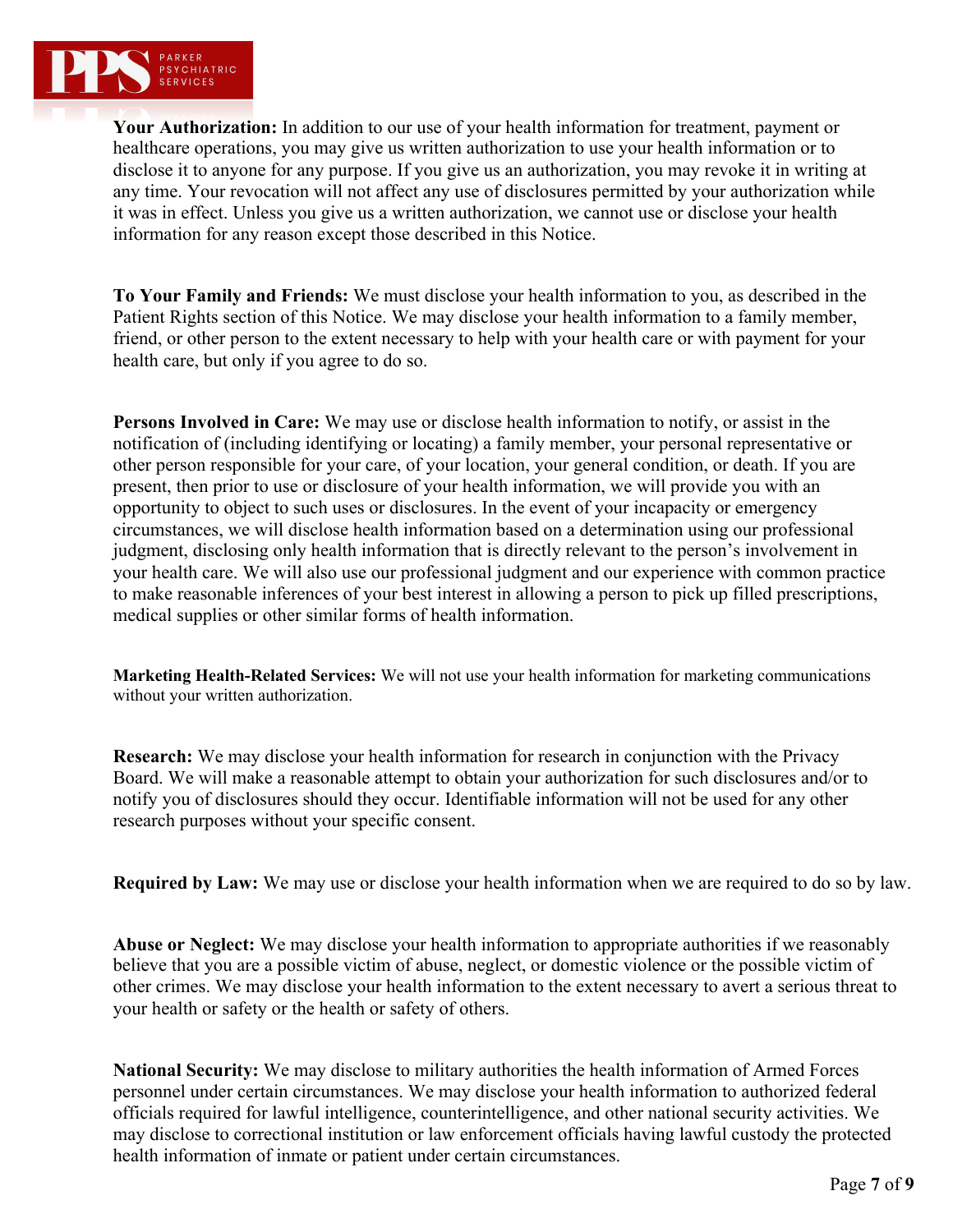

**Appointment Reminders:** We may use or disclose your health information to provide you with appointment reminders or changes (such as voicemail messages, postcards or letters).

# **PATIENT RIGHTS REGARDING PROTECTED HEALTHCARE INFORMATION**

**Access:** You have the right to look at or get copies of your health information, with limited exceptions. You may request that we provide copies in a format other than photocopies. We will use the format you request unless we cannot practicably do so. (You must make a request in writing to obtain access to your health information. You may obtain a form to request access from office staff or from your provider. You will be charged an administrative fee for the records, according to "Maryland Health General-Article Section 4-304" your charges will be applied as "record search fee \$22.88" and charges per page \$.76 (for pages 1-35) and \$.20 (for pages 36 and above) and postage if you want the copies mailed to you.

**Disclosure Accounting:** You have the right to receive a list of instances in which we or our business associates disclosed your health information for purposes other than treatment, payment, healthcare operations and certain other activities. If you request this accounting more than once in a 12-month period, we may charge you a reasonable, cost-based fee for responding to these additional requests.

**Breach of records:** You have the right to be notified following a breach of unsecured PHI.

**Restrictions:** You have the right to request that we place additional restrictions on our use or disclosure of your health information. We are not required to agree to these additional restrictions, but if we do, we will abide by our agreement (except in case of emergency). You have the right to restrict disclosures to a health plan where you pay out of pocket in full for the health care service. Disclosure of Psychotherapy notes require separate/additional authorization from you.

**Alternative Communication:** You have the right to request that we communicate with you about your health information by alternative means or to alternative locations. (You must make your request in writing.) Your request must specify the alternative means or location, and provide satisfactory explanation how payments will be handled under the alternative means or location you request. We will honor the request unless we cannot practicably do so.

**Amendment:** You have the right to request that we amend your health information. (Your request must be in writing, and it must explain why the information should be amended.) We may deny your request under certain circumstances.

**Electronic Notice:** If you receive this Notice on our Web site or by electronic mail (e-mail), you are entitled to receive this Notice in written form upon request.